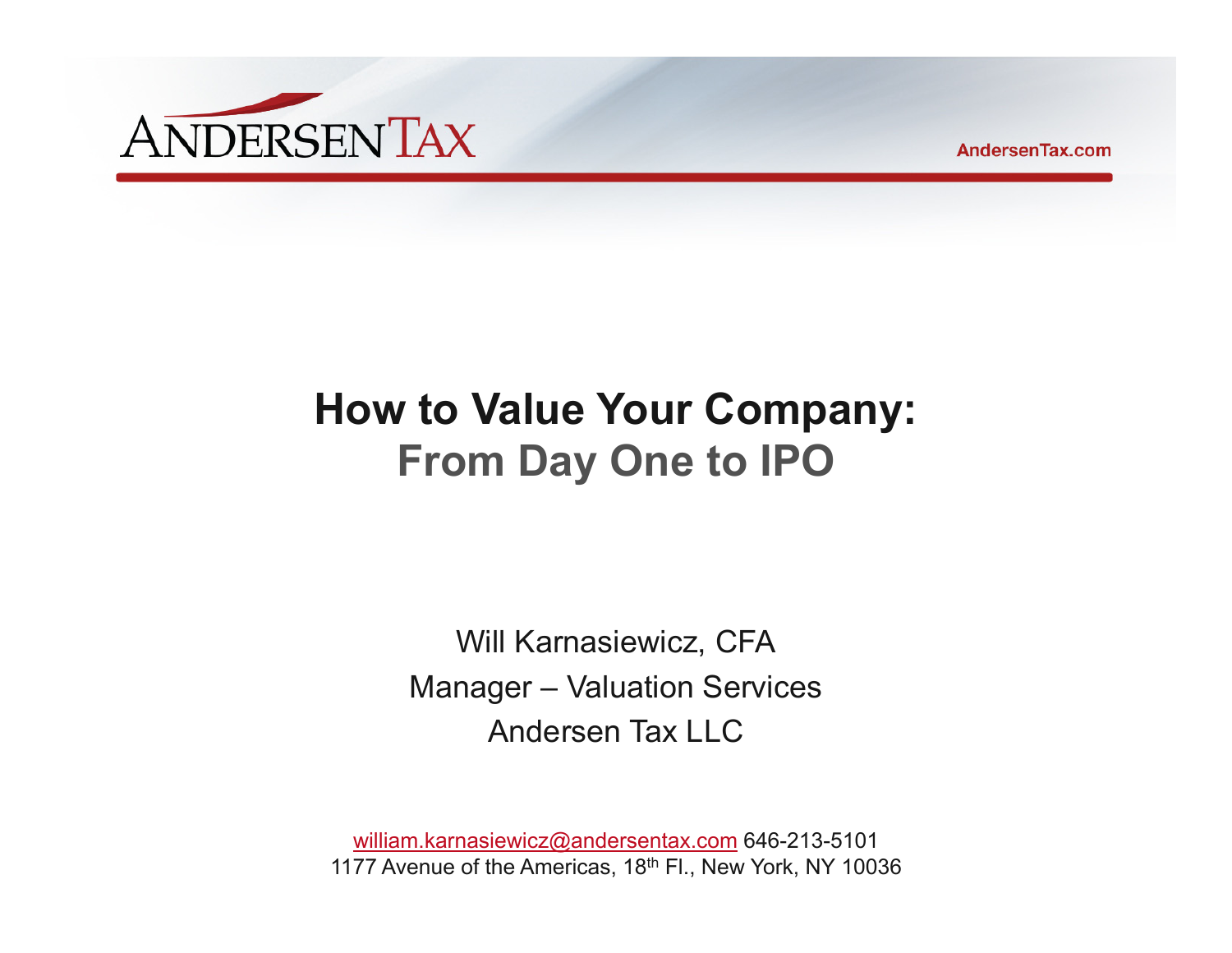

Not that (sorry Charlie)

#### **Valuation In the News – Unicorns**

- As of Nov. 2015: 131 private companies valued in excess of \$1 billion by VC-firms per WSJ
- Companies choosing to stay private longer
	- Avg. age of companies at IPO went from 4 to 11 yrs. ('99-'14)
	- Pricing/valuation issues
	- **EXT** Less liquidity for founders, employees, investors
- $\bullet$  Increased scrutiny by SEC and IRS
	- Variance in fair value marks by mutual funds
	- I. Cheap Stock Issues

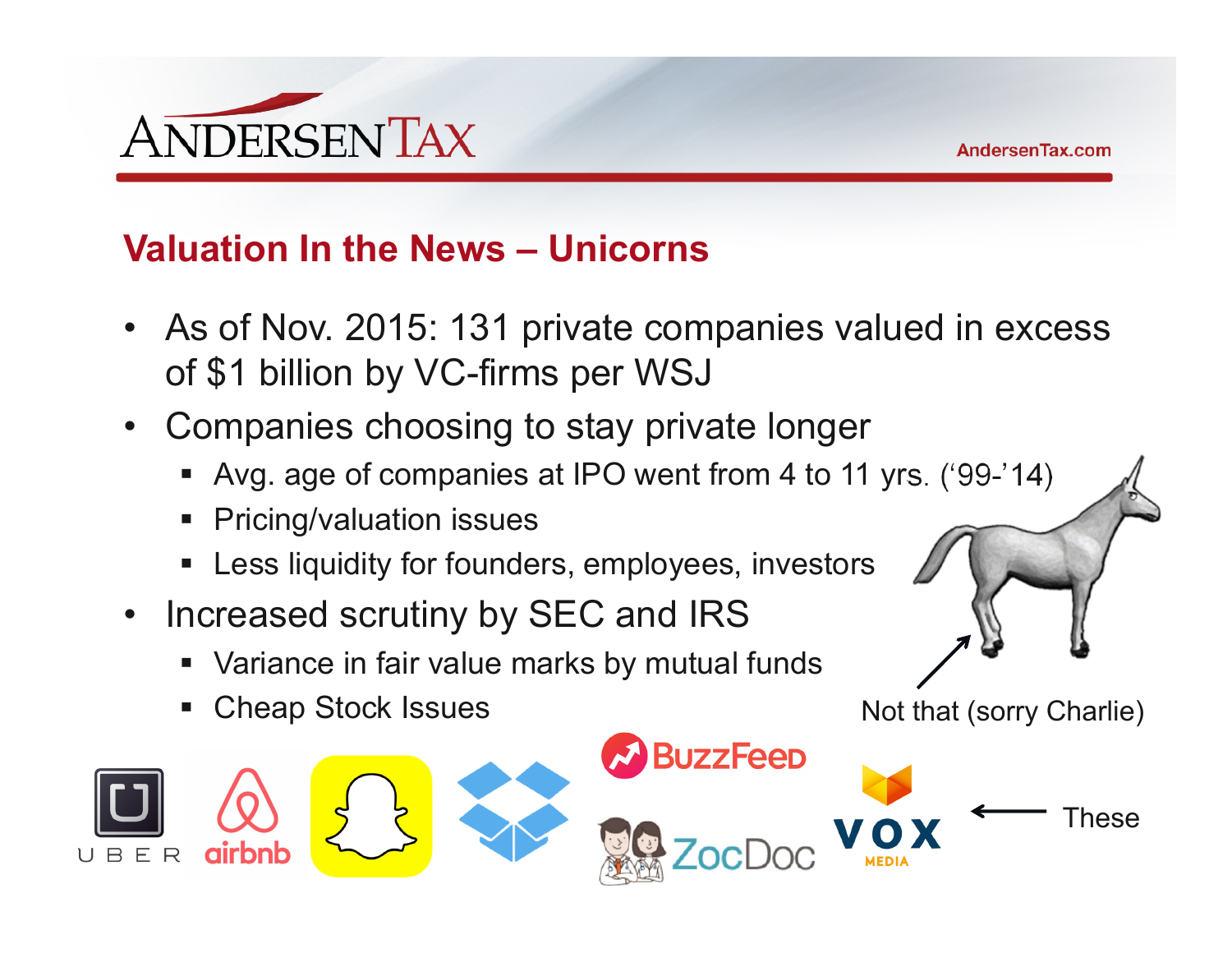

# **Valuation: Why Should I care?**

- Part 1: Raising Capital
	- What am I giving away?
- $\bullet$  Part 2: Incentivizing Employees
	- Issuances of Stock Options, SARs, etc.
	- Compliance with IRC Section 409A
- Part 3: Accounting Issues
	- **Scrutiny by auditors and regulators on Fair Value**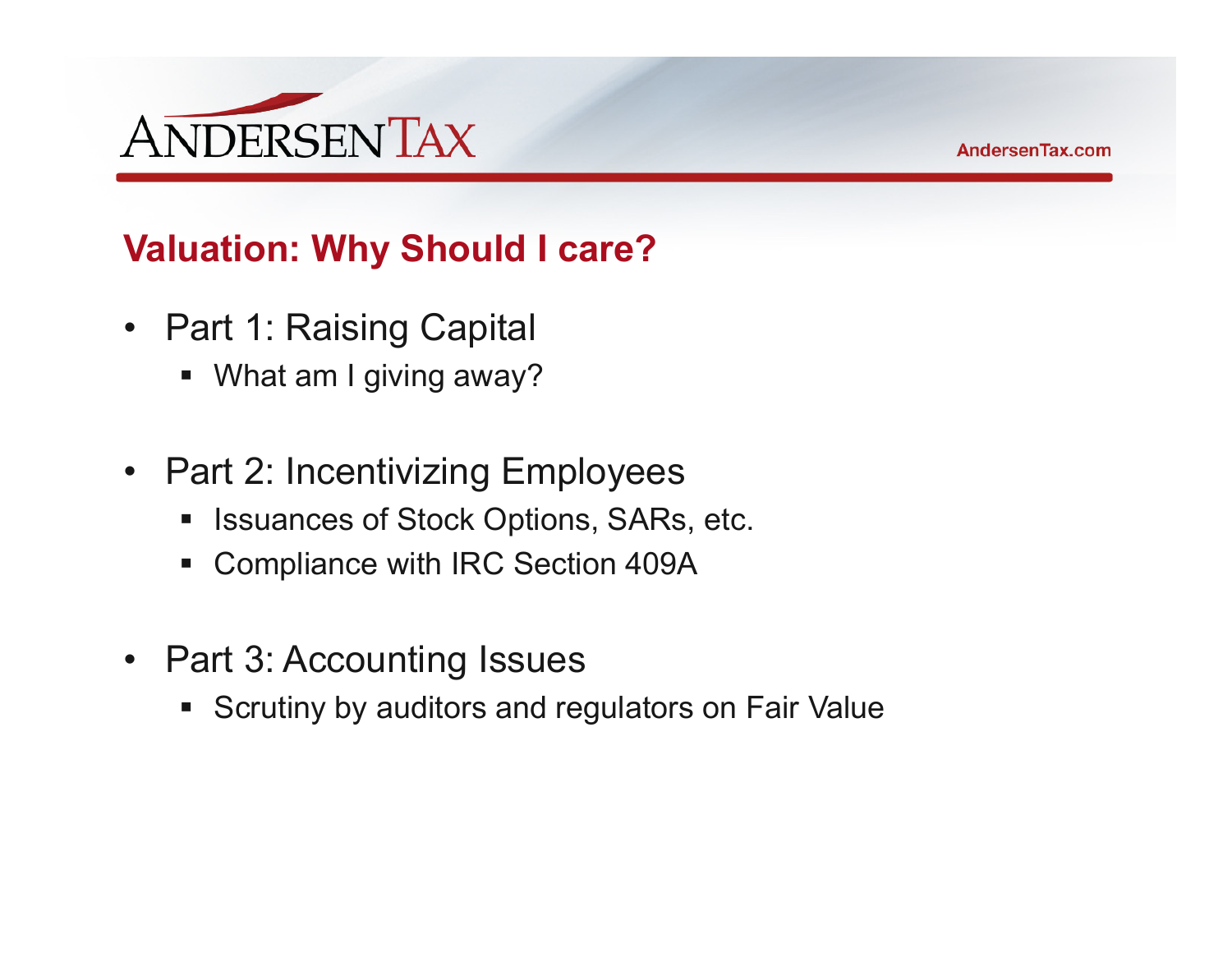

# **Starting with Basics: Definitions**

- $\bullet$ Different Meanings in Different Contexts
- $\bullet$  Investing & Fundraising (Negotiated)
	- Pre-Money vs. Post-Money Valuations (Pre + \$invested = Post)
- Fair Market Value (IRS)
	- The price that would be agreed on between a willing buyer and a willing seller, with neither being required to act, and both having reasonable knowledge of the relevant facts.
- Fair Value (GAAP)
	- Price that would be received to sell an asset or paid to transfer a liability in an orderly transaction between market participants at the measurement date.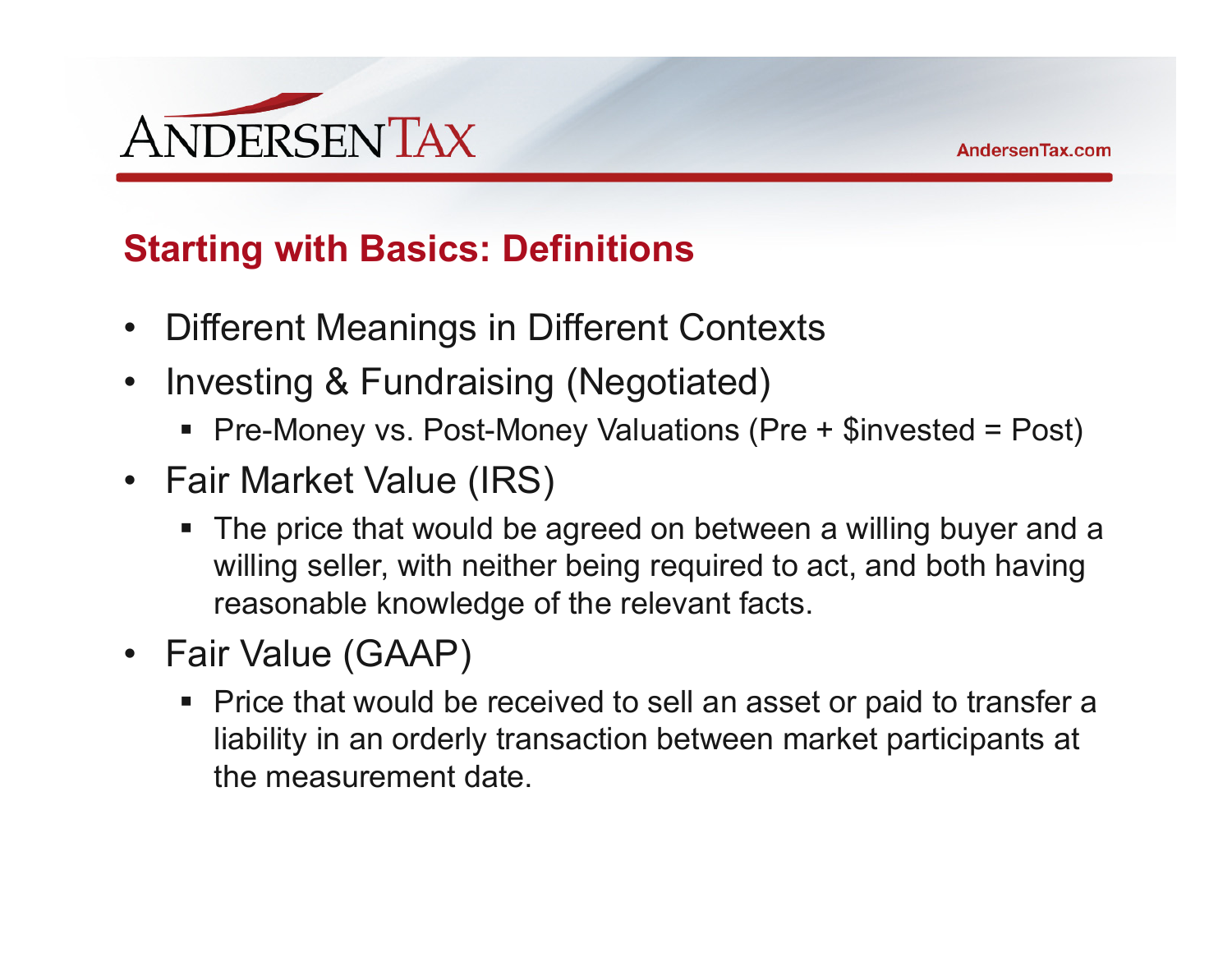

# **Part 1: Capital Raising**

- • VC-backed rounds in the news are eye popping
	- "Uber Raises \$2.1 Billion at \$62.5 Billion Valuation" (Re/code Dec. 6)
	- "Airbnb Officially Confirms Gargantuan \$1.5 Billion Funding Round in SEC Filing" (Re/code Dec. 7)
	- "ZocDoc Valued at \$1.8 Billion in New Funding Round" (WSJ Aug. 20)
	- "Vox Media Raises \$200M From NBCUniversal" (Techcrunch Aug 12)
	- "Hot new salad chain Sweetgreen just raised a fresh \$35 million" (Business Insider Jul. 1)
- •A lot of \$\$\$ floating around
- •What are the real takeaways (for common shareholders)?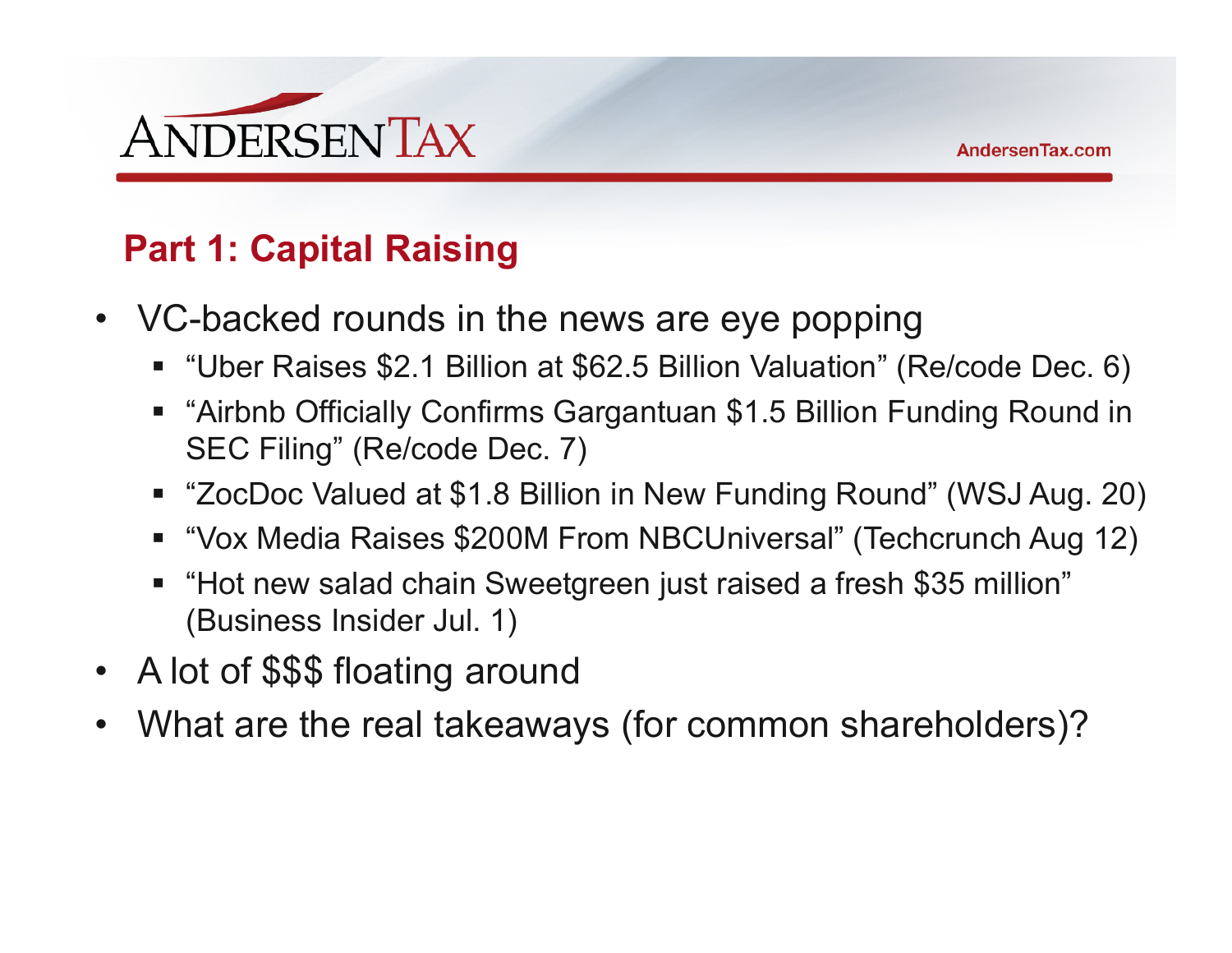

# **Part 1: Capital Raising – Features of Preferred Stock**

- $\bullet$  Rights and Protections given to Investors' Stock
	- **Preferred liquidation preferences**
	- Dividends (5-10%)
	- **Example 25 Conversion Features**
	- Participation Rights
	- Ratchet Provisions
	- Board Seats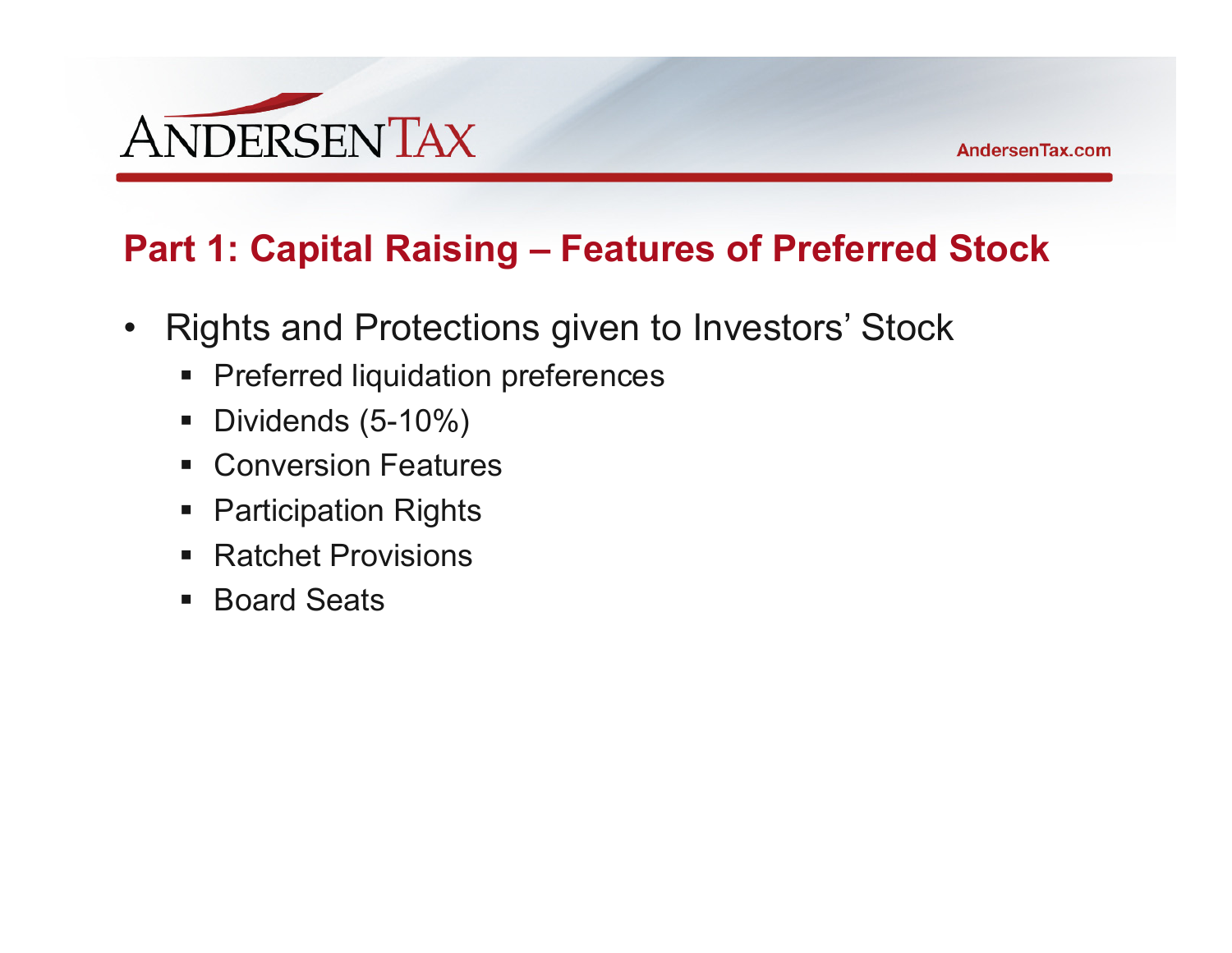

#### **Participating Preferred – An Example**

- $\bullet$  Participation – shares in the upside beyond liquidation preference, can be capped
- Structure 1:
	- 2 classes of stock: Common, Series A
	- Series A Convertible at \$1, Non-Participating, 1x Preference (\$20mm)
	- 20mm shares Series A, 80mm shares Common
	- **5100mm post-money valuation**
- $\bullet$  Structure 2:
	- 2 classes of stock: Common, Series A
	- Series A Convertible at \$1, Participating, 1x Preference (\$20mm)
	- 20mm shares Series A, 80mm shares Common
	- **5100mm post-money valuation**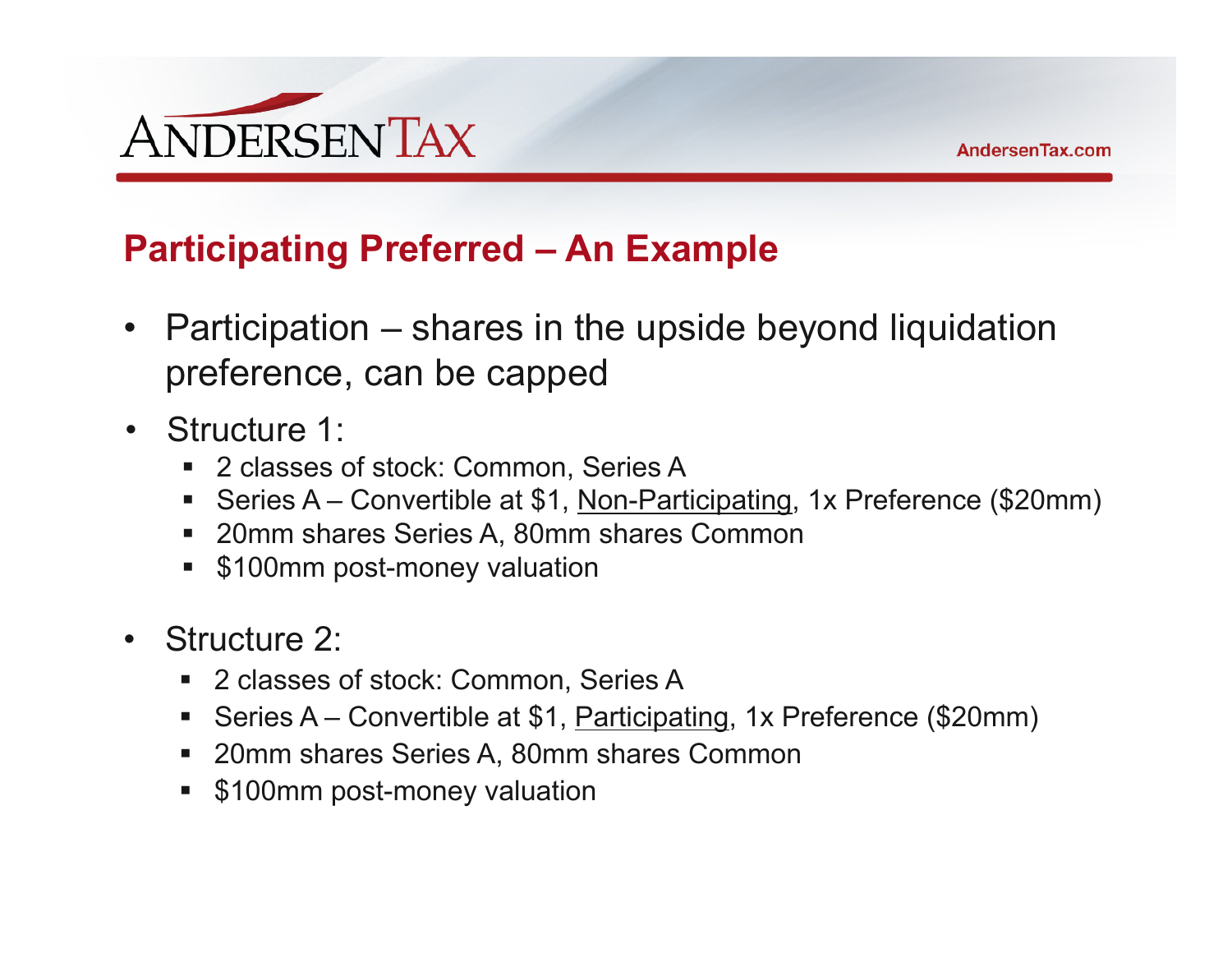

# **Participating Preferred – An Example**

• Scenarios at Liquidation (perhaps 3-5 years later?)

| Equity $=$<br>\$10 million                     | Equity $=$<br>\$1 billion                 | Equity $=$<br>\$100 million                                    |
|------------------------------------------------|-------------------------------------------|----------------------------------------------------------------|
| For Structure 1 & 2<br>$Common = $0$           | For Structure 1 & 2<br>$Common = $800mm$  | Structure 1:<br>Common = $$80mm$<br>Series $A = $20$ mm        |
| Series $A = $10$ mm                            | Series $A = $200$ mm                      | <b>Structure 2:</b><br>Common = $$64mm$<br>Series $A = $36$ mm |
| Due to \$20mm<br><b>Liquidation Preference</b> | Due to Conversion<br>Features, Pro-rata % | Due to Participation                                           |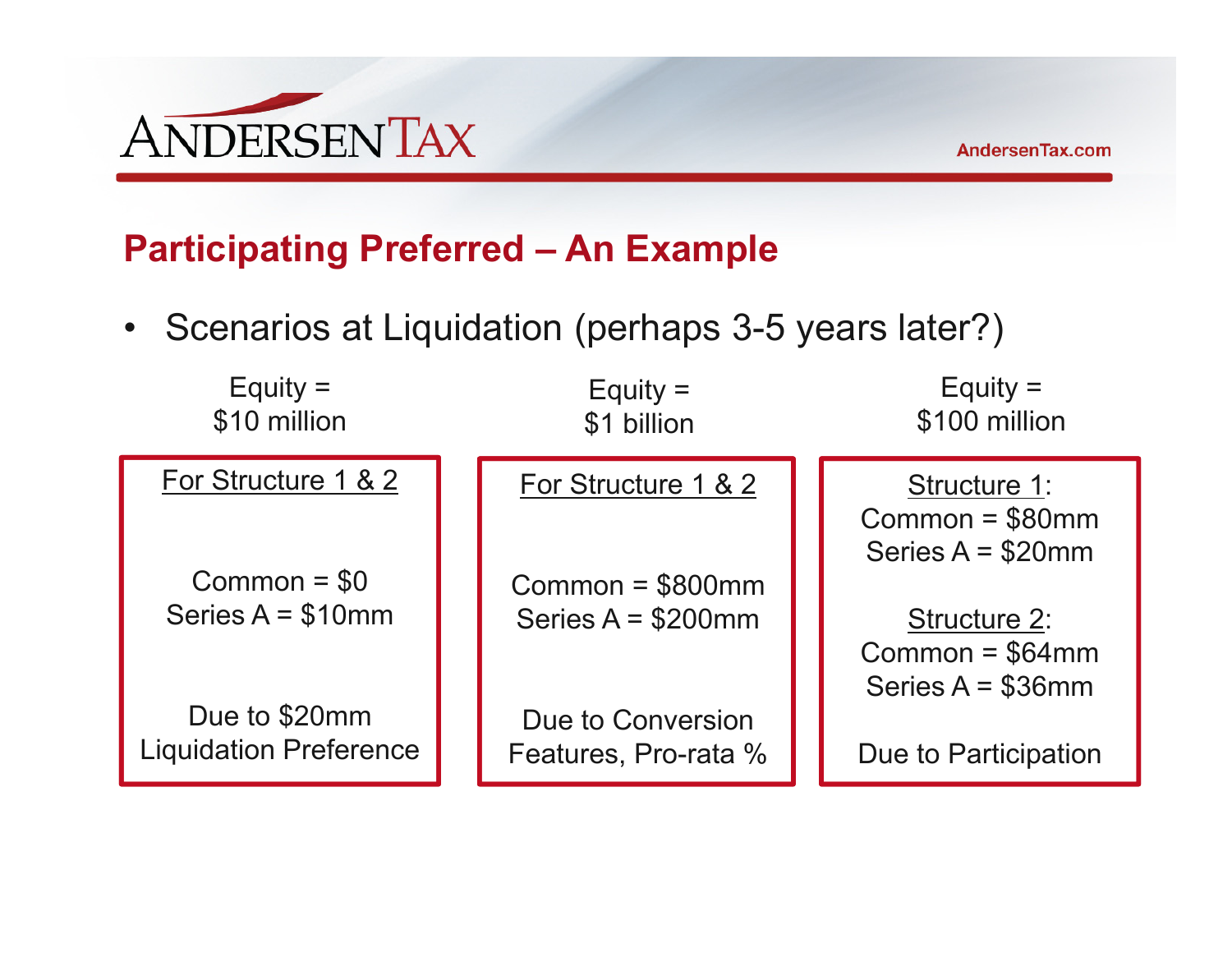

#### **Preferred Features – Takeaway**

- $\bullet$  Know what you're giving away…
	- Liquidation Preferences and Seniority (downside protection)
	- Dividend Rights (additional "base" return over preference)
	- **Service Service** Participation Features (upside above preference)
	- Pro-rata % acquired by investors (ultimate upside)
	- Conversion Features (ultimate upside)
	- Ratchet Provisions (more downside protection)
	- Board Seats (influence / control over governance)
- $\bullet$ Wildly successful exits can cure all …
- $\bullet$ But be careful with expectations ("Valuation" vs. Exit Proceeds)

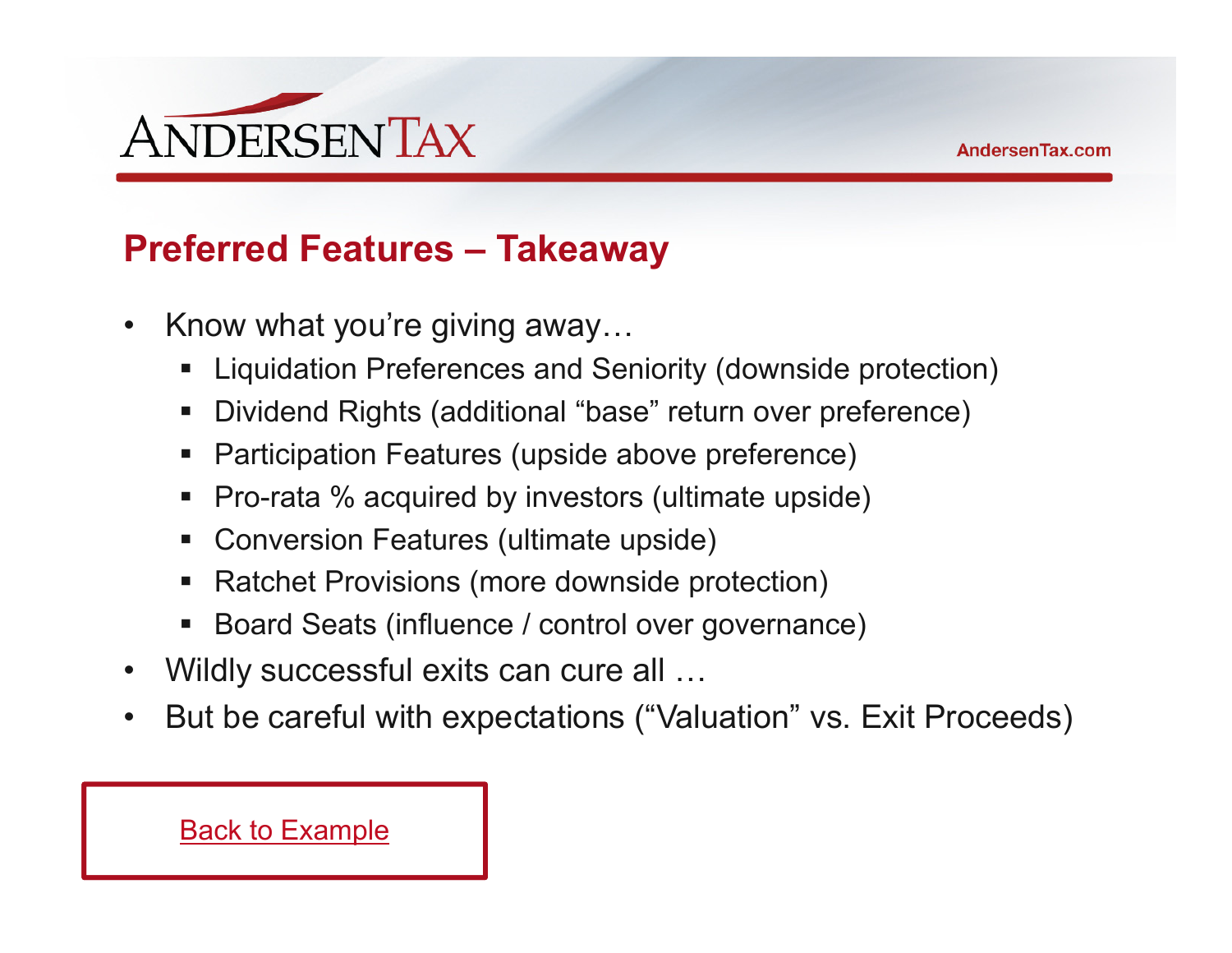

#### **Part 2: Incentivizing Employees – IRC Sec. 409A**

- $\bullet$  Internal Revenue Code 409A deals with **nonqualified deferred compensation (NQDC) plans.**
	- Created as part of the American Jobs Creation Act of 2004
	- Passed by Congress and signed into law on October 22, 2004
	- IRC Section 409A rules are effective for NQDC that is either earned or vested after 2004
	- Initial guidance was provided in Notice 2005-1, issued December 20, 2004
	- Final regulations under Section 409A were issued on April 10, 2007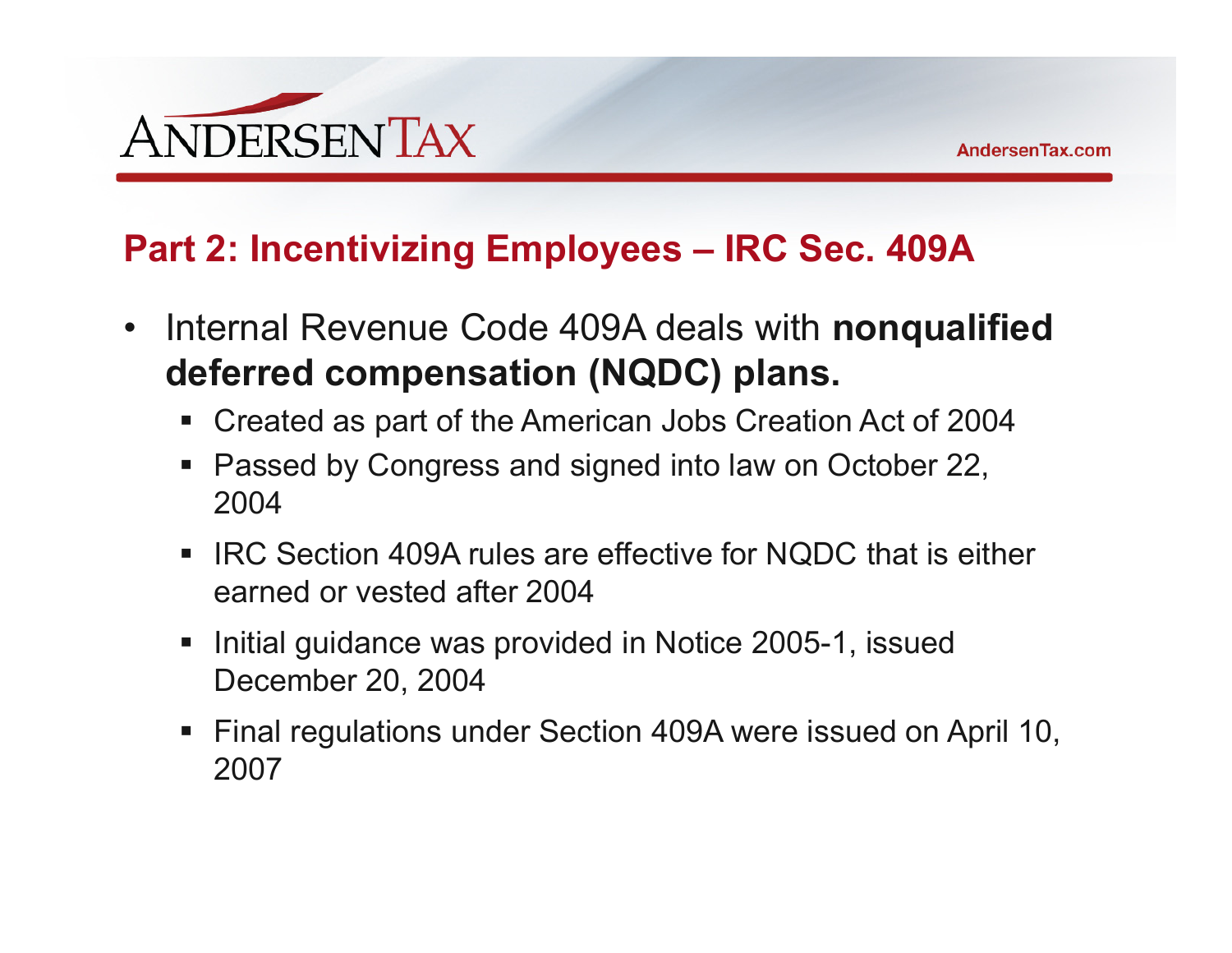

#### **Part 2: Incentivizing Employees – NQDC Definition**

- $\bullet$  Nonqualified deferred compensation ("NQDC") generally defined as...
	- Compensation that has been earned by an employee, but not yet received from the employer. Because the ownership of the compensation -- which may be monetary or otherwise -- has not been transferred to the employee, it is not yet part of the employee's earned income and is not counted as taxable income.
- $\bullet$  NQDC is defined by the IRS as...
	- "A legally binding right" during a given tax year to compensation that (i) had not been actually or constructively received and included in gross income and (ii) that is payable in a later tax year.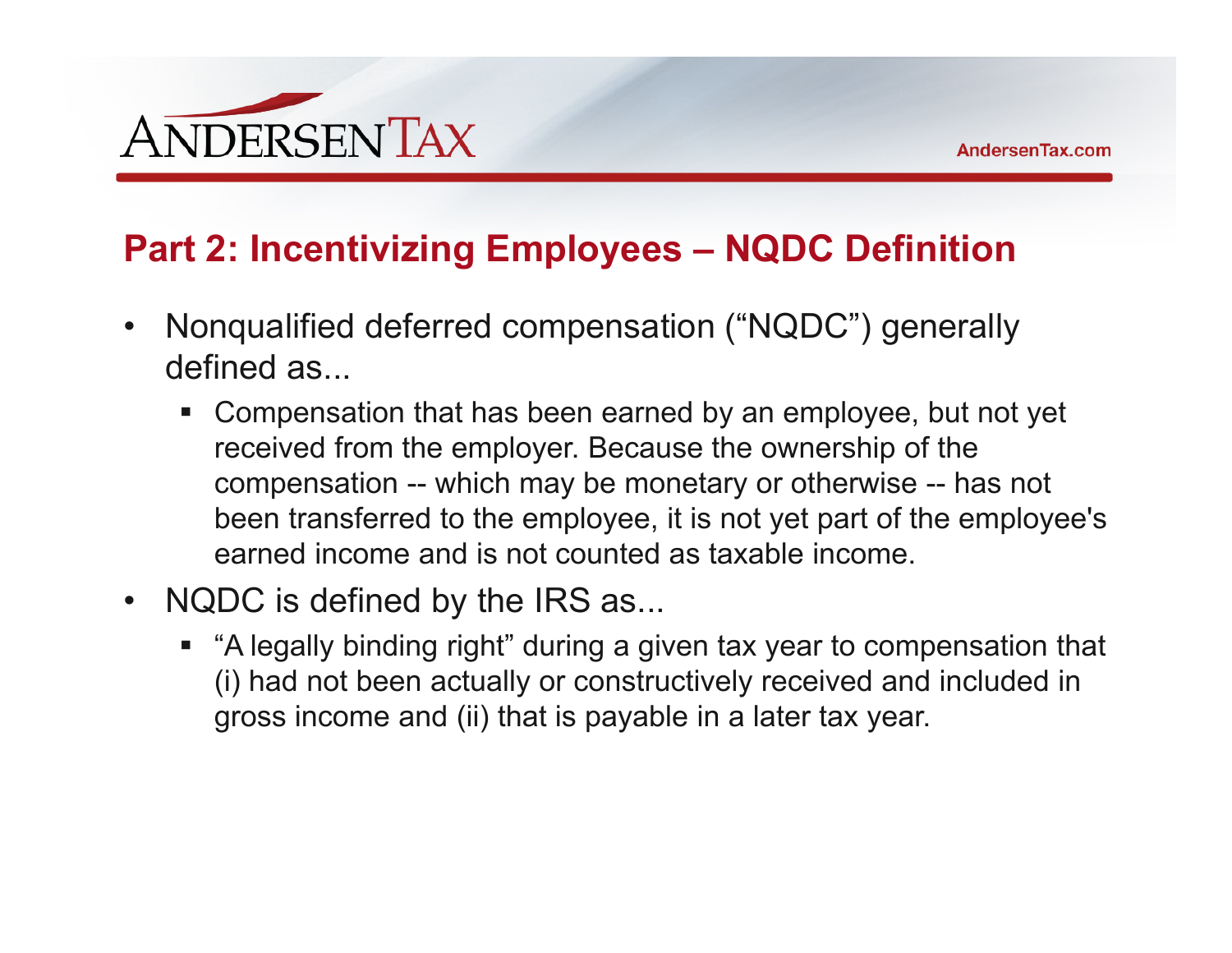

# **Part 2: Incentivizing Employees – NQDC Examples**

- $\bullet$  What falls under NQDC?
	- **Salary / bonus deferrals**
	- **Stock appreciation rights** ("SARs") with below-market exercise prices
	- **Some employment,** severance, and change in control agreements; supplemental executive retirement plans ("SERPs"); or excess benefit plans
	- Options with **below-market** exercise prices
- • What is NOT NQDC?
	- **Tax-qualified plans**
	- Vacation, sick leave, death, and disability benefits
	- Restricted stock
	- Employee stock purchase plans ("ESPPs")
	- $\mathcal{L}_{\mathcal{A}}$  Most options and SARs with **FMV** exercise prices

So….what is the FMV? This drives a need for a valuation.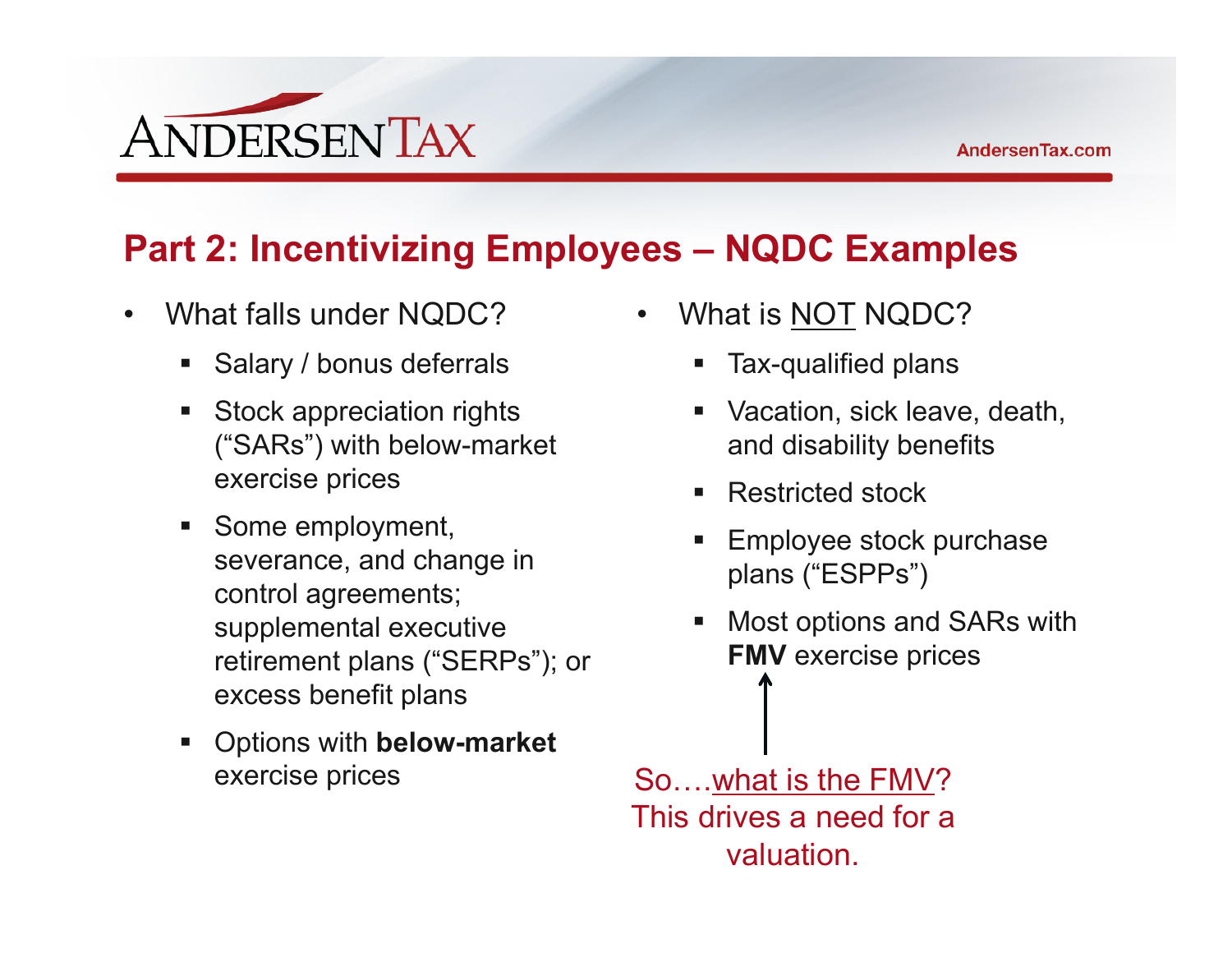

#### **409A Valuation – Why is it necessary?**

- To reiterate: valuation needed to determine fair market value of security underlying option/SAR (common)
	- Options then issued with a strike price >= FMV
- If stock issued with below market strike prices what are the consequences?
	- Stiff penalties levied on taxpayer (employee)
	- Current taxation, 20.0% additional income tax, and potentially interest payments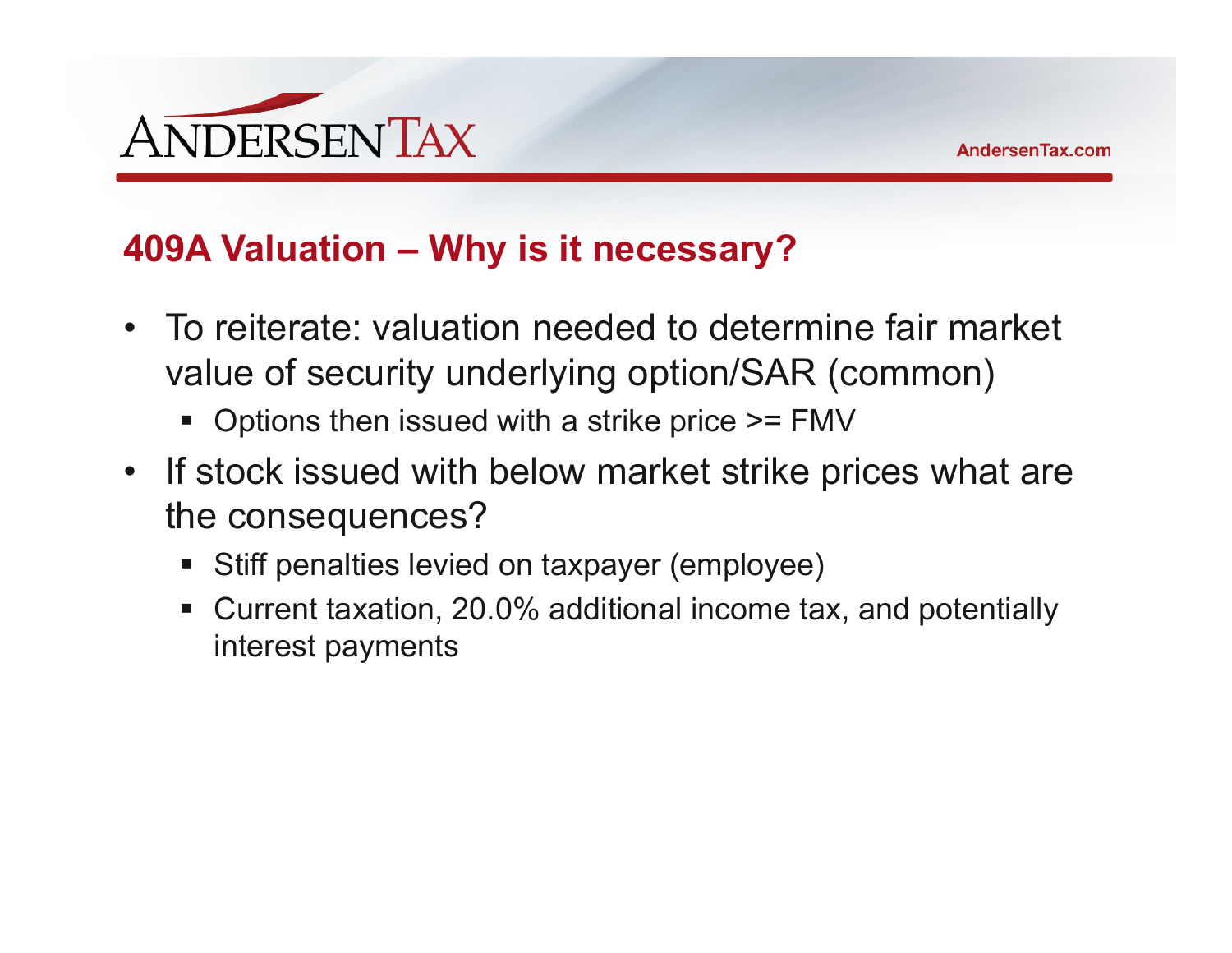

#### **409A Valuations – IRS Guidelines**

- A valuation needs to be performed by someone qualified to perform such a valuation, based on her knowledge, training, experience, etc.
	- In most cases, companies choose to hire outside appraisal firms to meet this requirement.
- The valuation needs to be updated at least every 12 months, or more frequently if significant changes occur in the business between grant dates (e.g., new rounds of financing, new product launches, new major customers, etc.)
- The fair market value must be determined using "reasonable application of a reasonable valuation method"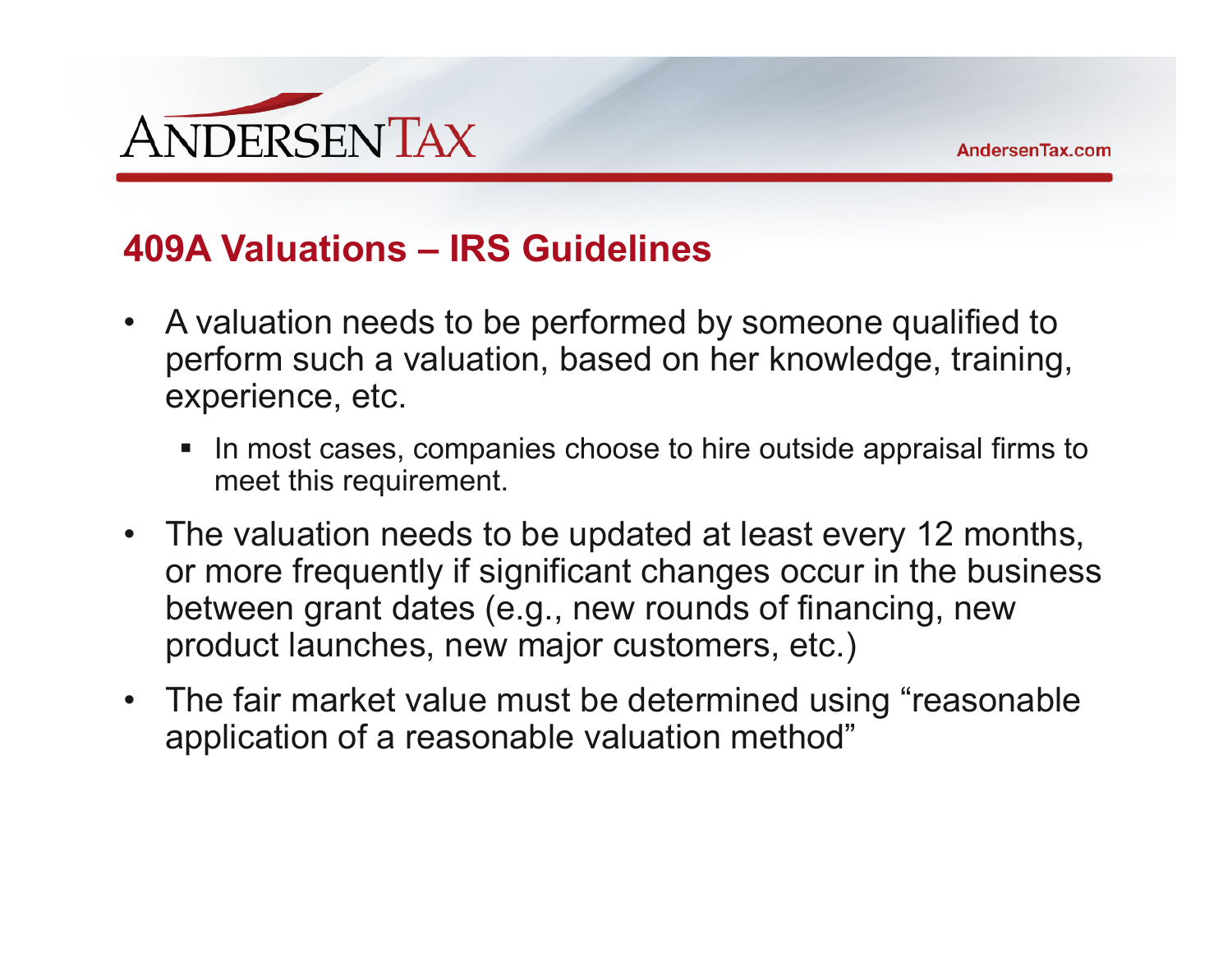

# **409A Valuations - Methodologies**

- $\bullet$  Two Steps
	- Step 1: Value the Overall Enterprise or Equity
	- Step 2: Allocation Value from Step 1 to Each Class
- Step 1:
	- Traditional Valuation Techniques
		- ·Income Approach (Discounted Cash Flow)
		- ·Market Approaches
		- · Cost Approach
	- Backsolve / Infer based on Recent Rounds of Financing
		- · Used in combination with models of Step 2
		- · Limitations? When is recent round not a good indication of value?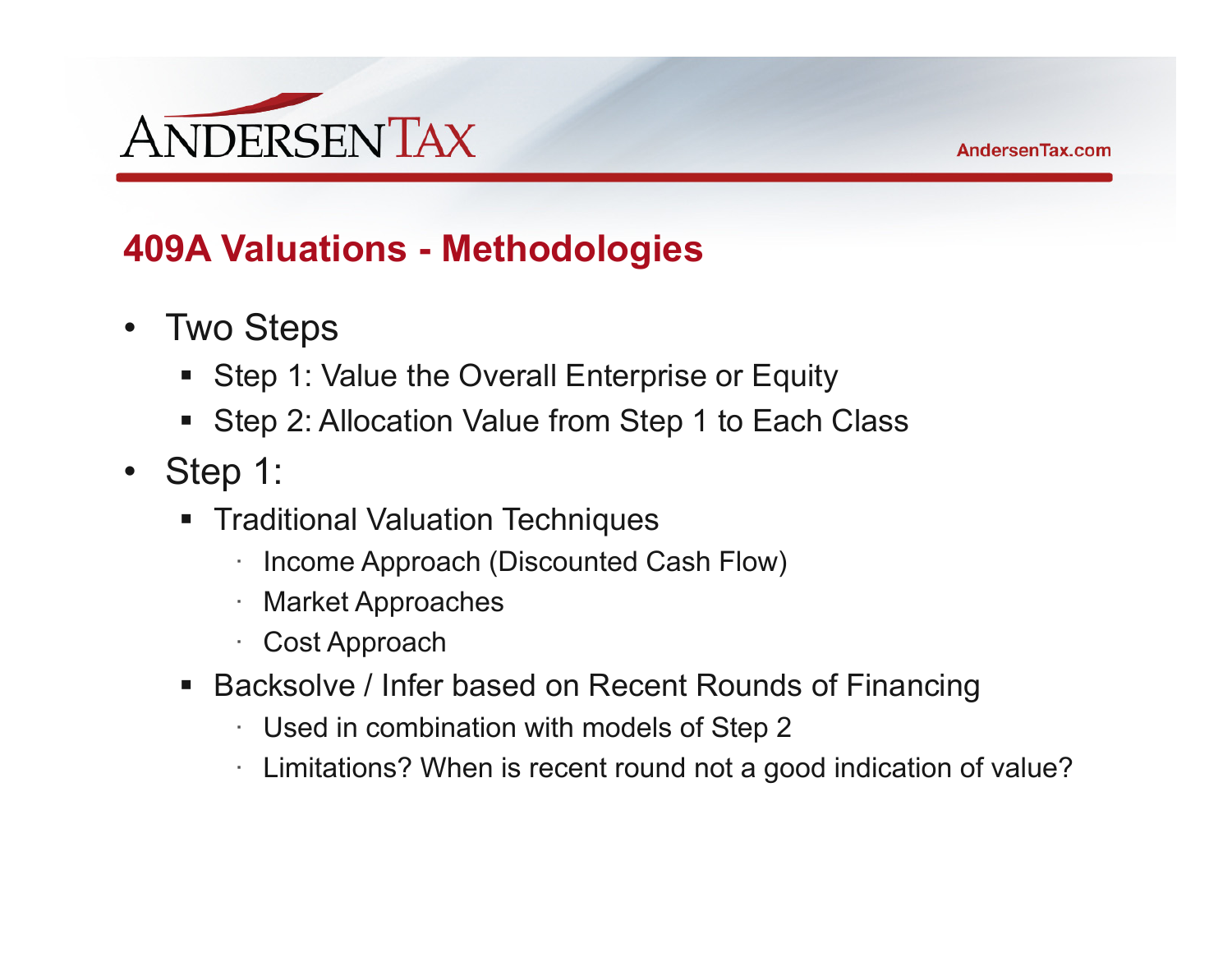

#### **409A Valuations - Methodologies**

- $\bullet$ Step 2: Allocation of Value to Different Share Classes
- $\bullet$  Current Value Method
	- Value of each class if liquidated today
	- Only appropriate in limited circumstances (i.e. if exit imminent)
- Probability Weighted Expected Return Model (PWERM)
	- Analysis based on various exit scenarios
	- $\;\blacksquare\;$  Highly dependent on various management assumptions
	- Can also be used with Option Pricing Method as Hybrid Approach
- • Option Pricing Method (OPM)
	- Typically Black-Scholes, could use Binomial or Monte Carlo
	- Most common methodology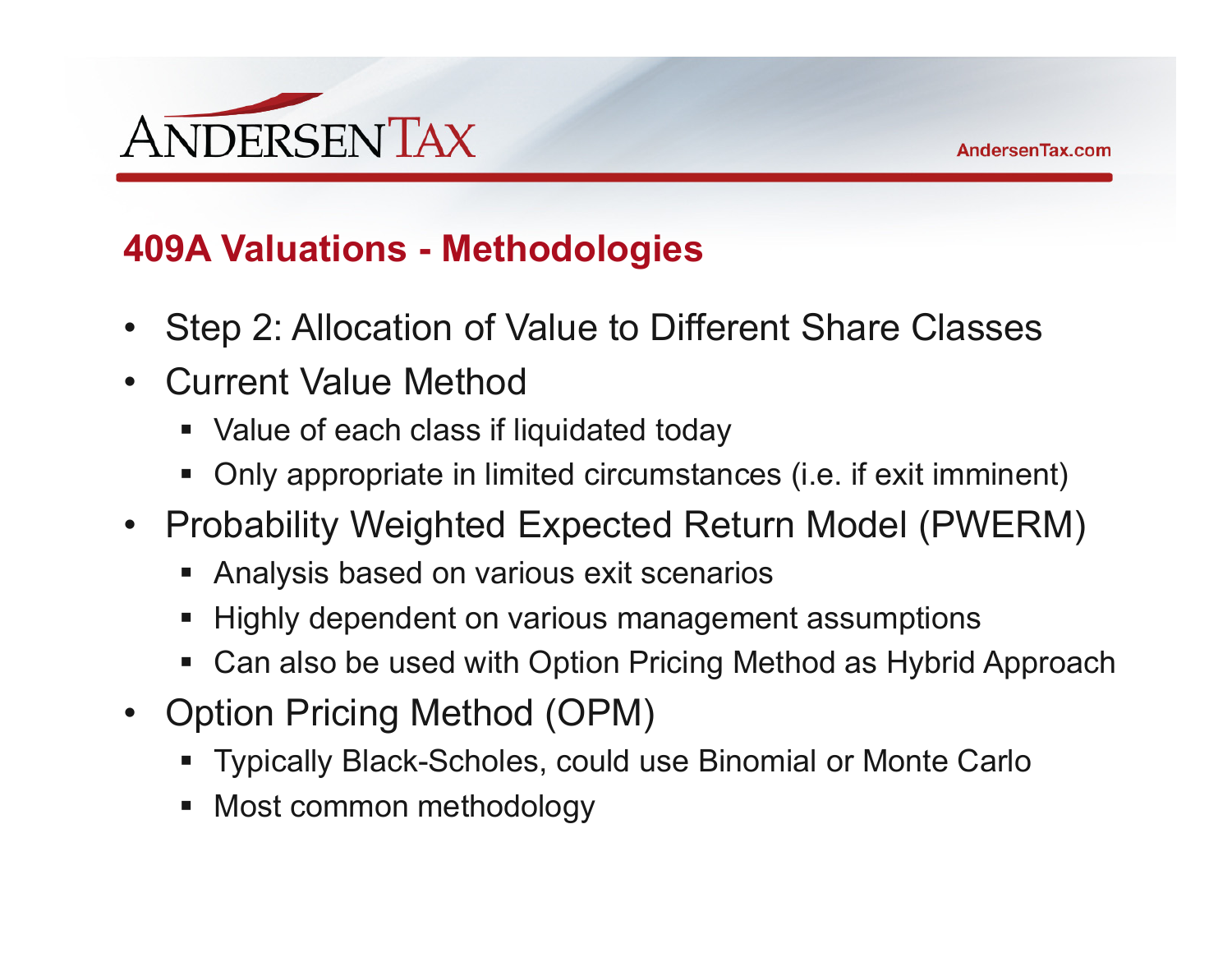

# **409A Methodologies – OPM Walkthrough**

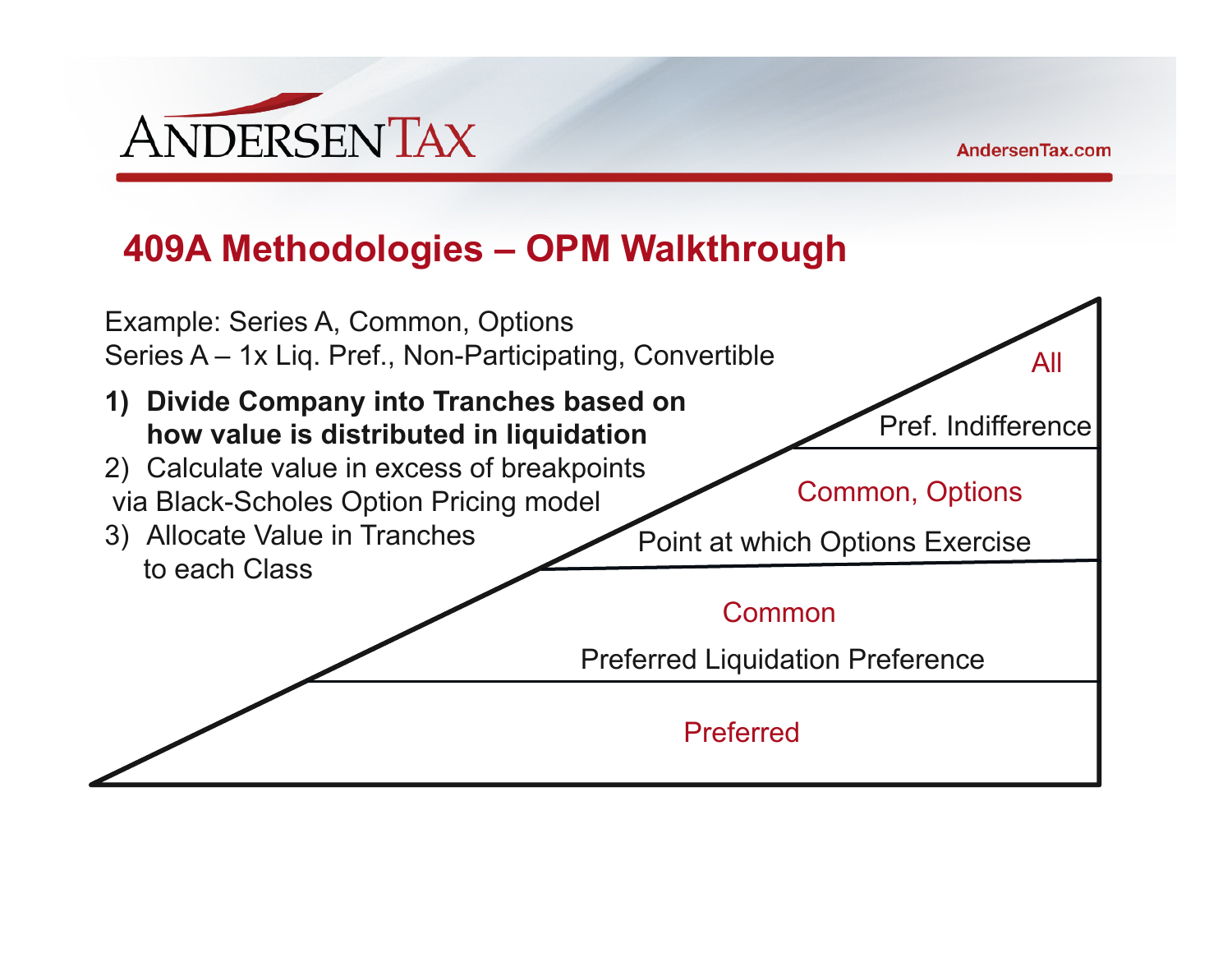

# **409A Methodologies – OPM Walkthrough**

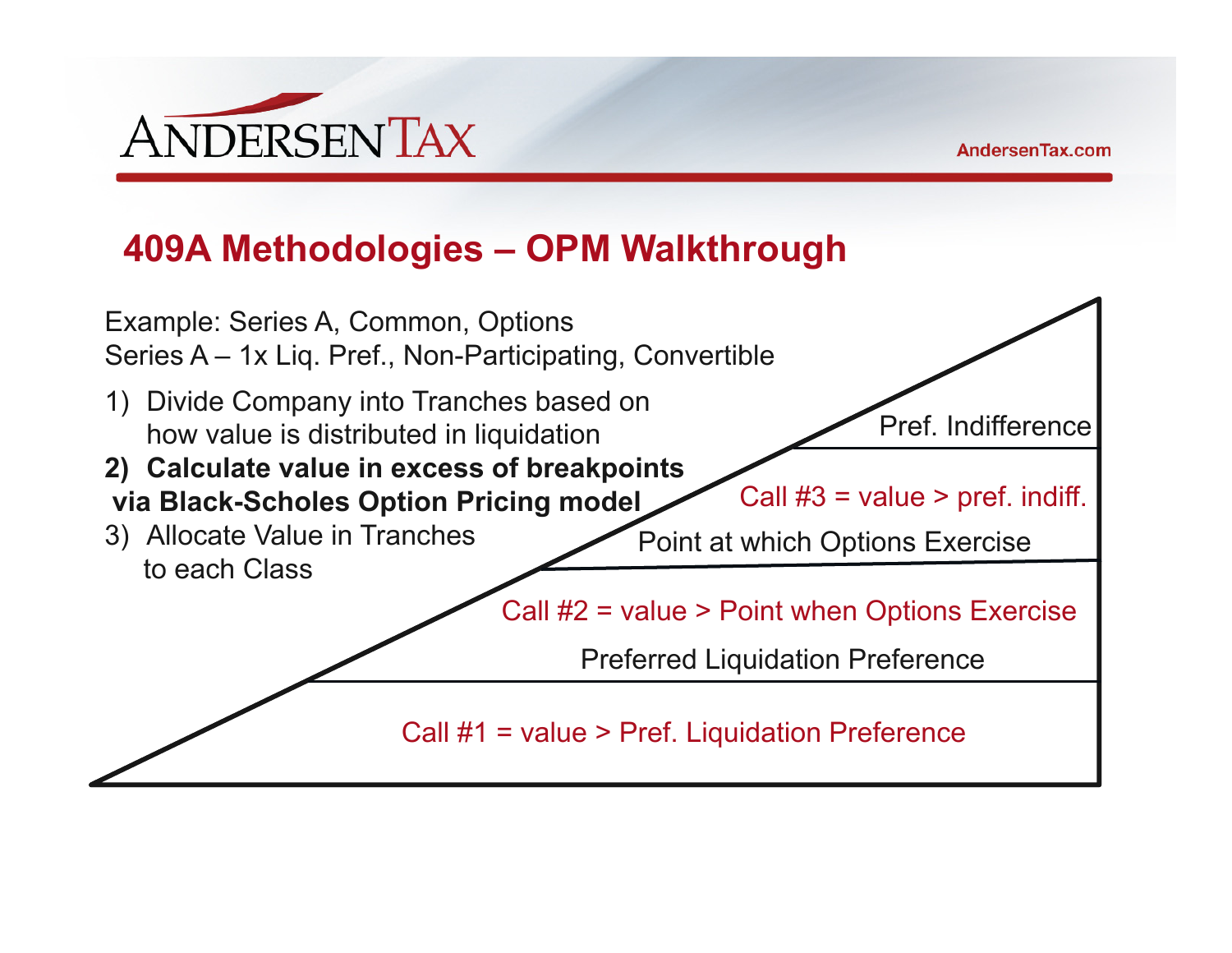

### **409A Methodologies – OPM Walkthrough**

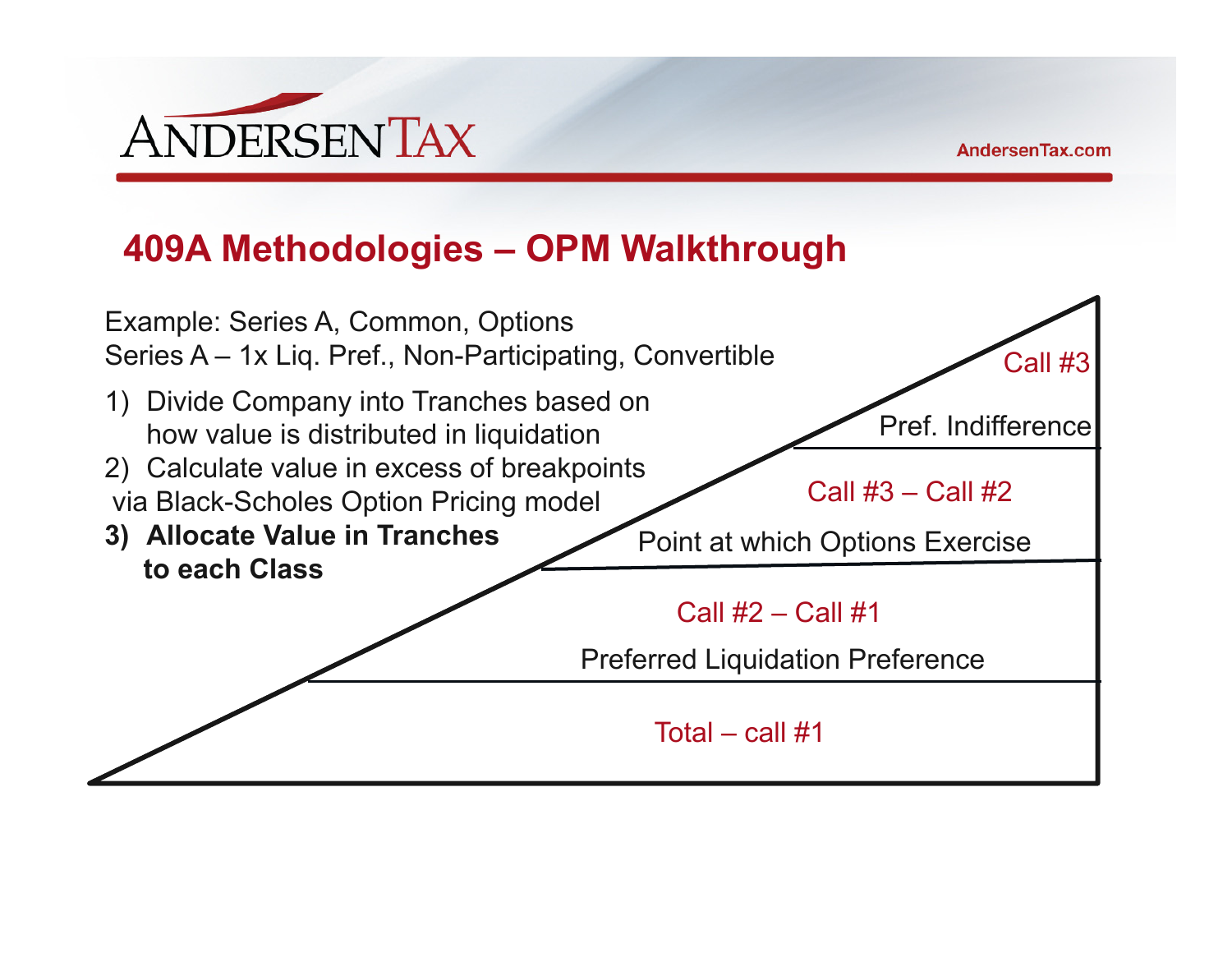

#### **Startup Life Cycle – Valuation Techniques**

| <b>Scenario</b>                                            | <b>Step 1 Methodology</b>                                         | <b>Step 2 Methodology</b>                        |
|------------------------------------------------------------|-------------------------------------------------------------------|--------------------------------------------------|
| <b>Pre-Revenue Startup,</b><br>no funding to-date          | Income or<br><b>Cost Approach</b>                                 | <b>OPM</b> if multiple classes,<br>otherwise N/A |
| Early-Stage with<br>Recent Round of<br>Financing           | Backsolve based on<br>recent round                                | <b>OPM</b>                                       |
| > 1 yr. since last round,<br><b>Exit Uncertain</b>         | Income and/or<br><b>Market Approach</b>                           | <b>OPM</b>                                       |
| Potential Sale / Exit,<br><b>Clearly Defined Scenarios</b> | Market Approach<br>and/or Backsolve                               | <b>Hybrid PWERM</b>                              |
| <b>Sale Imminent</b>                                       | N/A if LOI, Otherwise<br><b>Income &amp; Market</b><br>Approaches | <b>Current Value Method</b>                      |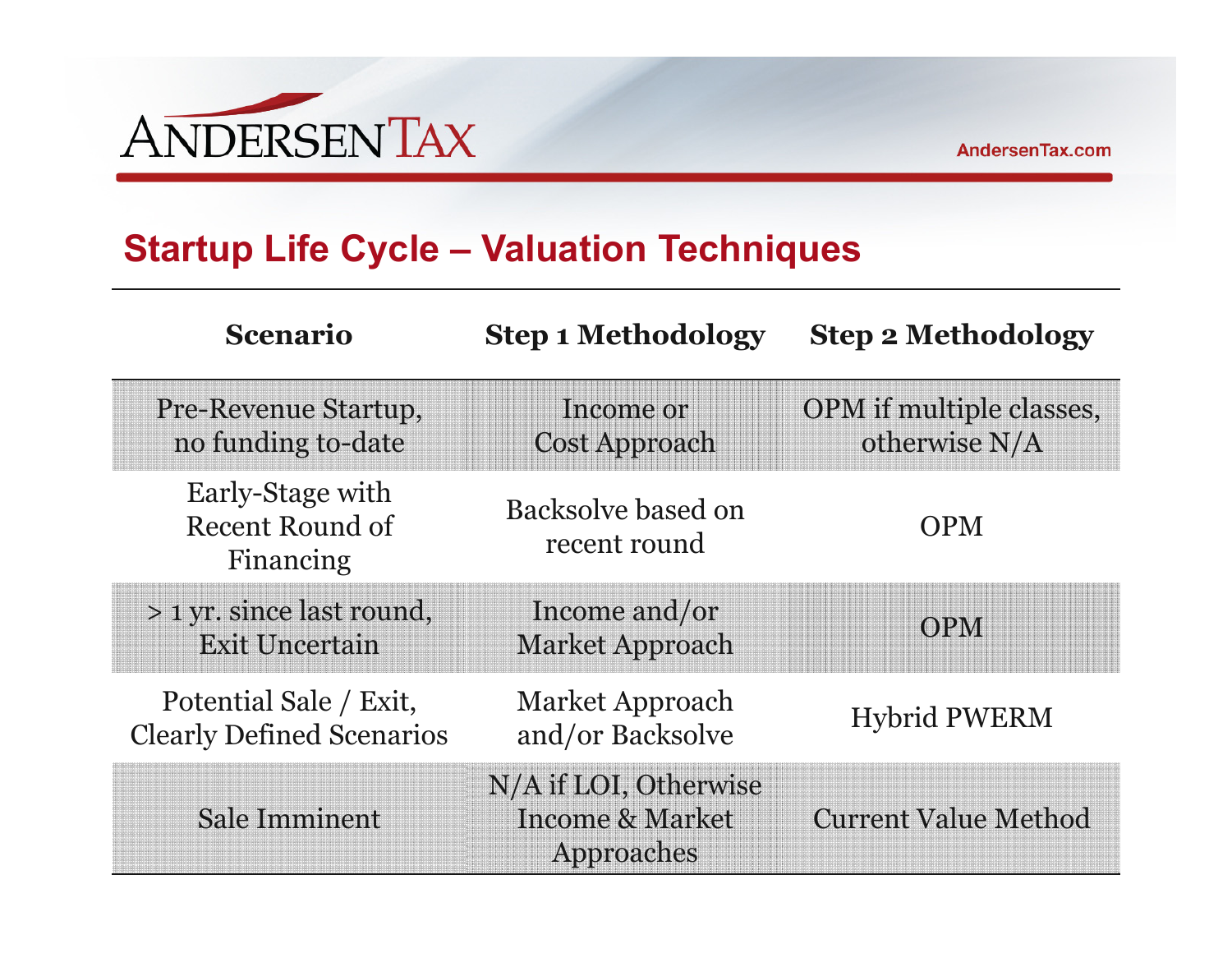

#### **Part 3: Accounting / Fair Value Issues**

- Investments need to be recorded at fair value on financial statements of investment fund (PE, VC, mutual)
- "Mutual Funds Flail at Valuing Hot Startups Like Uber" (WSJ 10/29/15)
- Challenges arise further away company gets from last round of financing
- As more companies go public, more data points for valuators, but still imprecise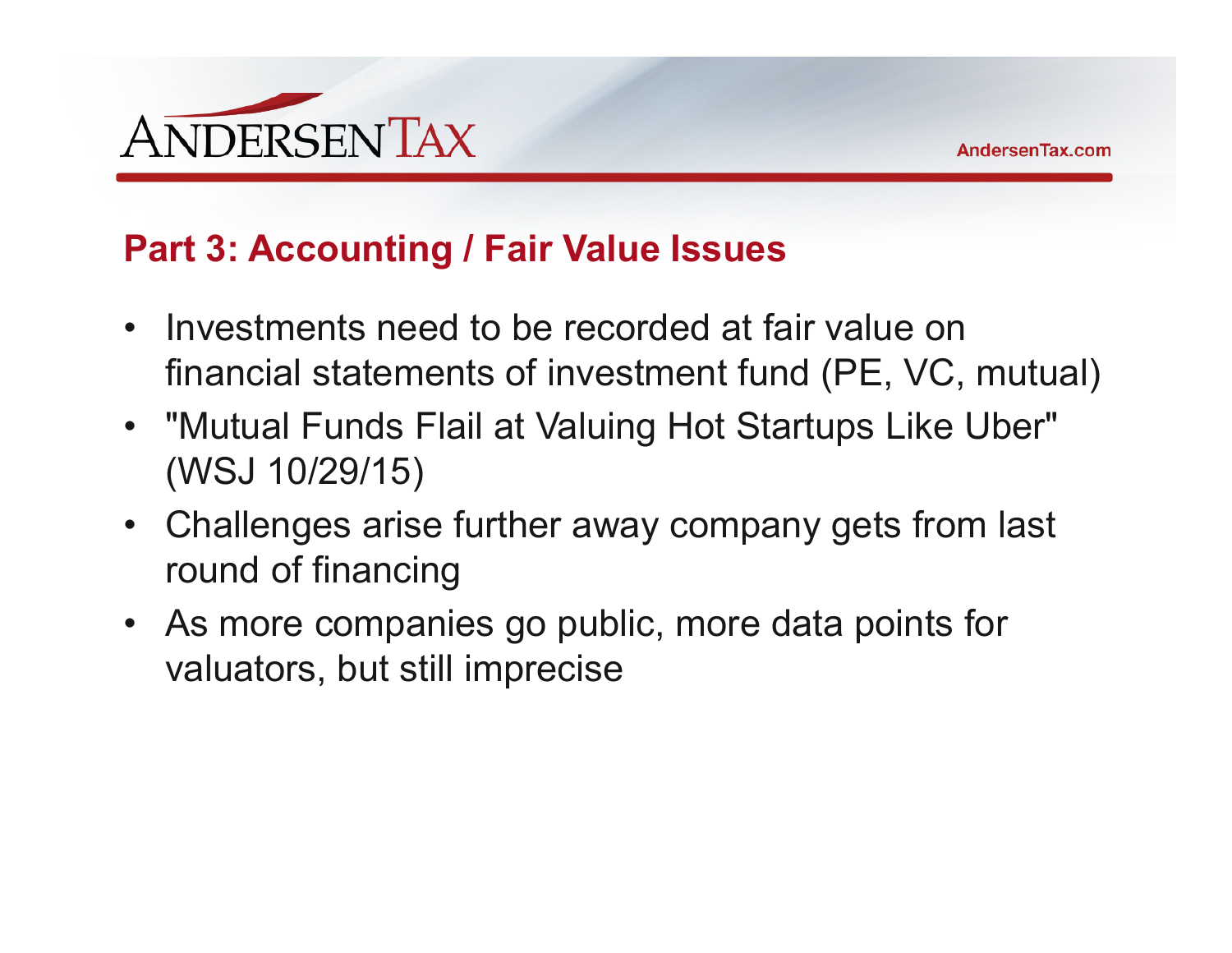

# **Fair Value Quandary – An Example**

- $\bullet$ **Dropbox, Inc.**
- $\bullet$  Perhaps the best known cloud storage company, especially consumer facing
- $\bullet$ One of the top "Unicorns"
- $\bullet$  Last round of financing was \$350mm at \$10b valuation in January 2014
- 2014 revenue rumored to be \$400mm, implying approximately 25x rev. multiple
- •**Box, Inc. (NYSE: BOX)**
- Raised approx. \$550mm between 2005-2014
- July 2014 round was for \$150mm at \$2.4b valuation
- Went public 1/23/15
- •1st day pop up 66% to \$2.7b
- $\bullet$ Currently at \$1.65b market cap
- • TTM Rev multiple has fallen from around 11x to 5x

# **No one single "right" answer!**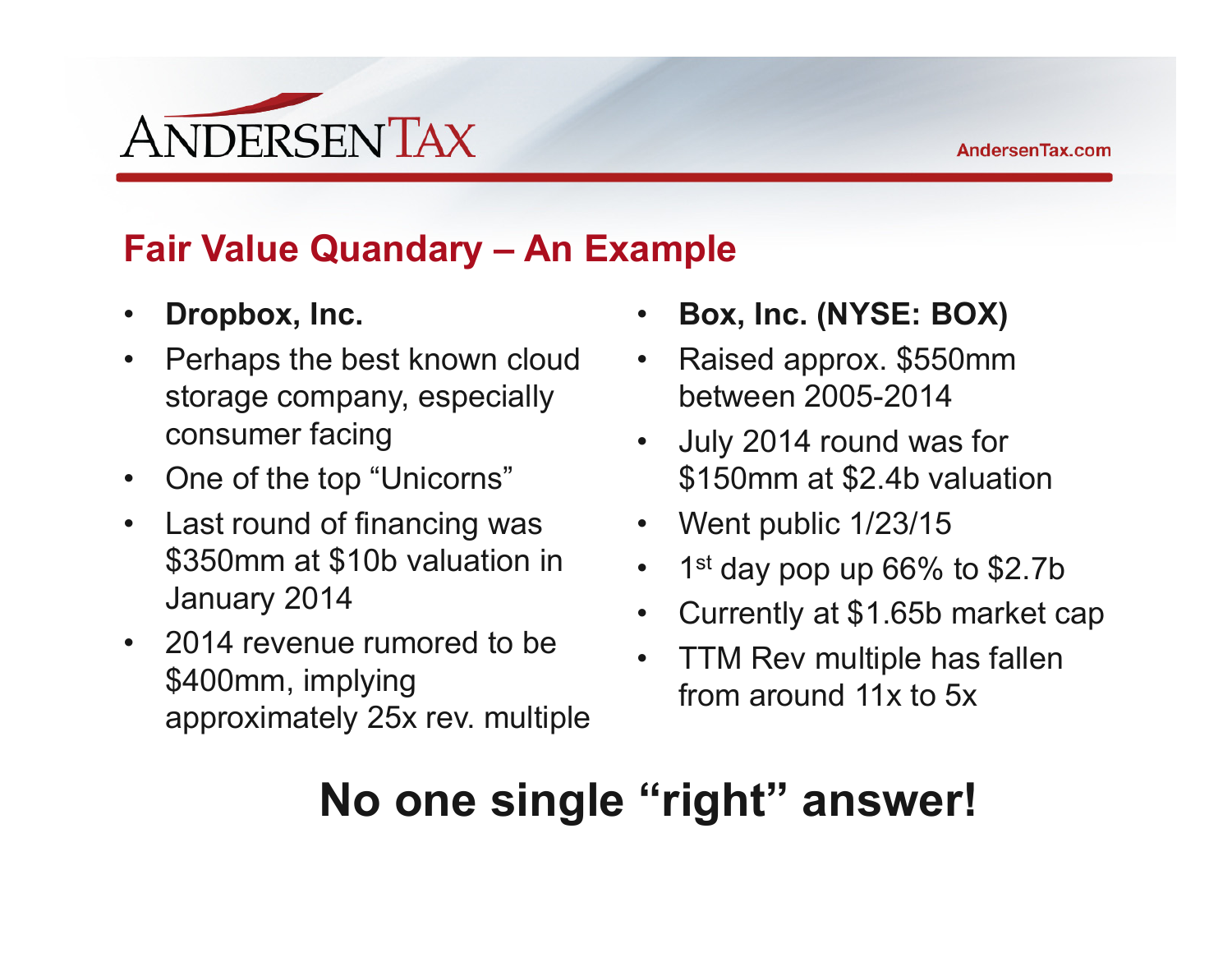

# **Key Takeaways**

- Know the differences between (investor) preferred and (employee) common
- Consider when a valuation should be performed and what to look for in a 3<sup>rd</sup> party specialist
	- Compliance with IRS/FASB regulations
	- Other Disputes?
- Valuation is both an art and a science
	- As shown with mutual funds, different firms will reach different conclusions but each valuation can be valid if well supported and use consistent, appropriate methodologies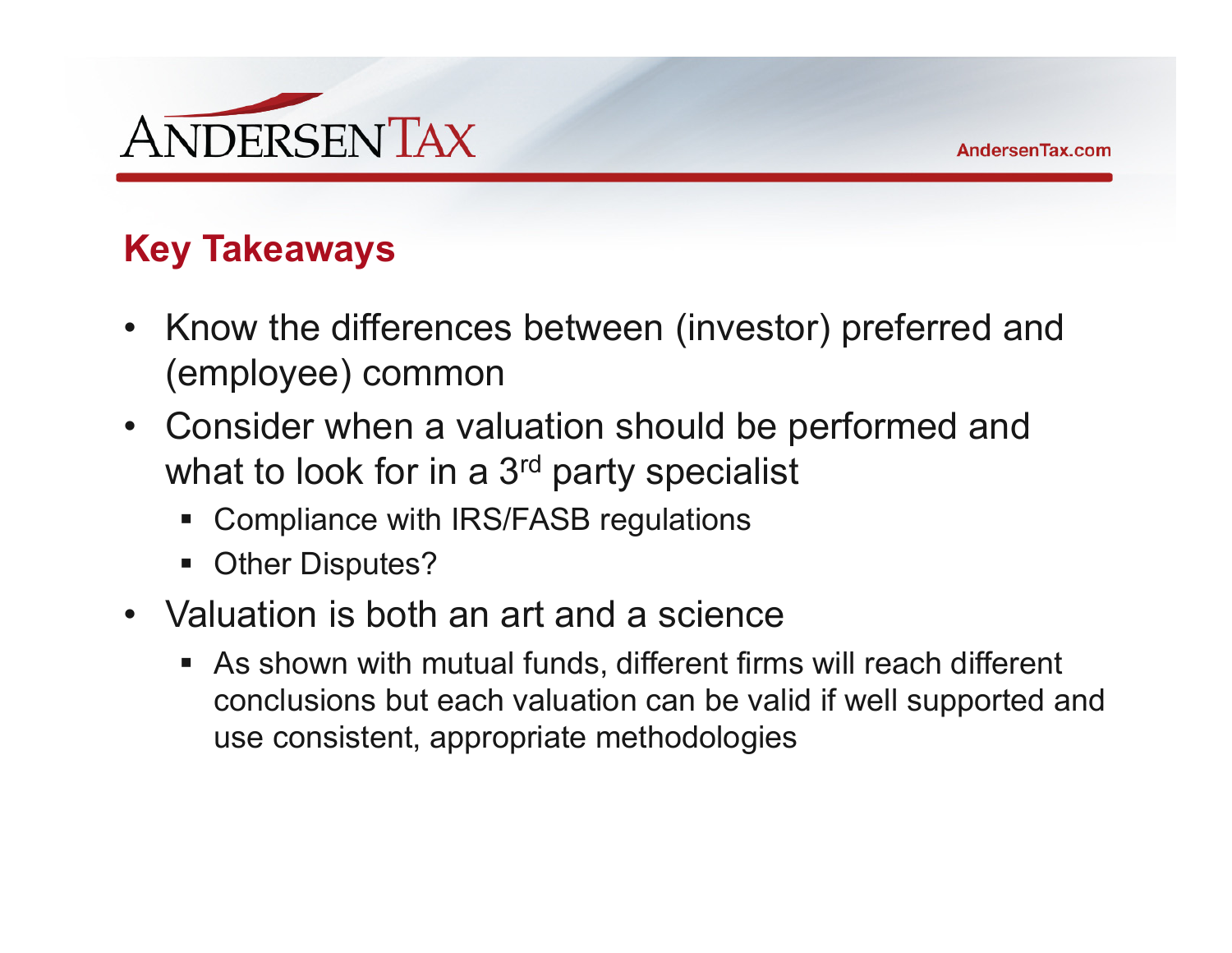

AndersenTax.com

# **Q&A**

# Thank you for listening!